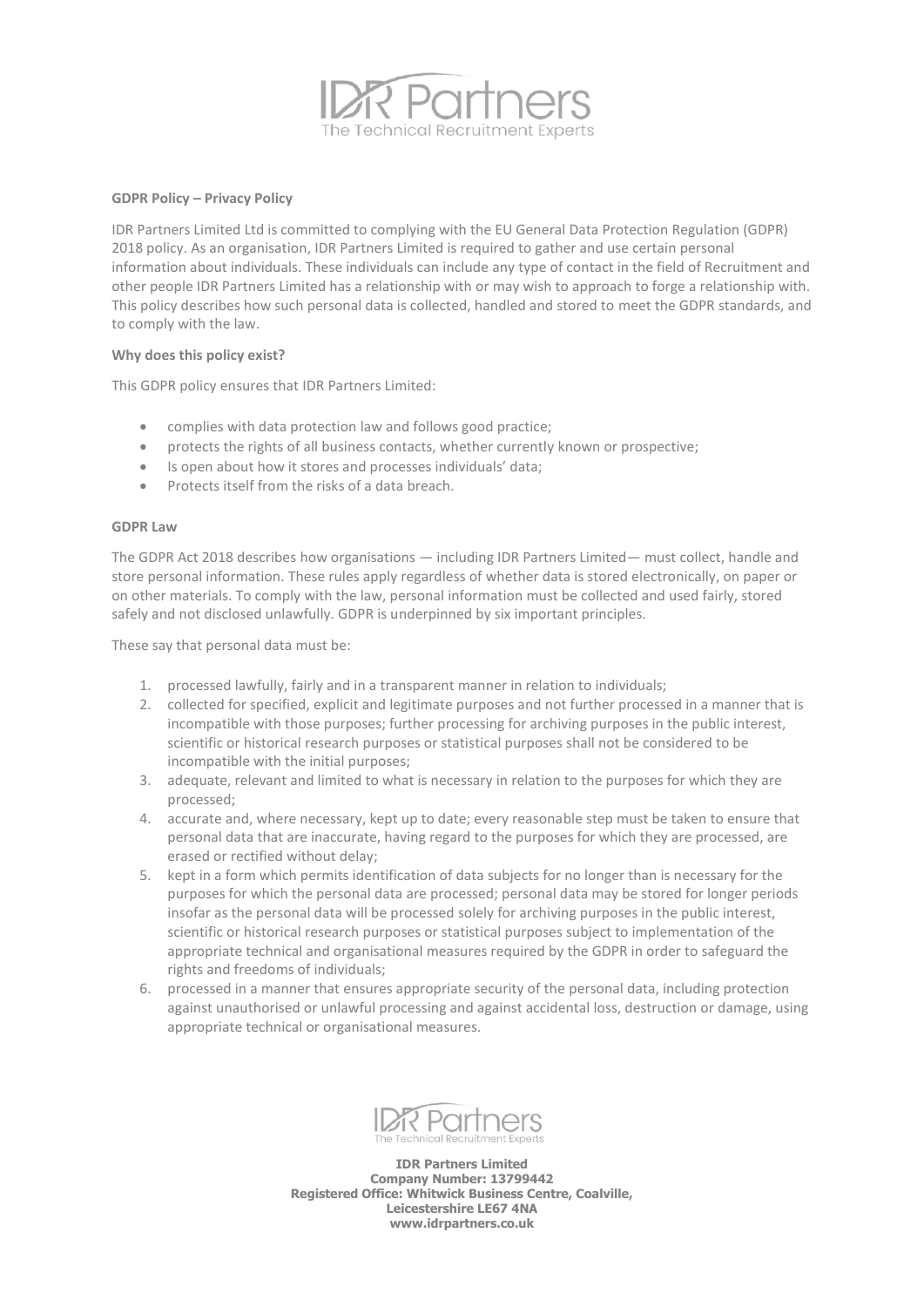

## **Accountability and Transparency**

- 1. IDR Partners Limited adopts the principals of Accountability and Transparency and as such:
- 2. has implemented appropriate technical/organisational measures to ensure compliance;
- 3. has a designated data controller
- 4. has implemented measures that meet the principles of data protection by design and data protection by default.

## **Lawful Basis**

IDR Partners Limited holds personal data on the lawful basis of Legitimate Interest. Data is sourced for the purpose of providing resourcing, Talent Pipelining and Professional recruitment services to global clients, and as such only data already available in the public domain is held. It is deemed that seeking consent to hold such personal basic information would be disproportionately balanced. Verbal permission to keep data is requested when engaging with prospective business contacts/candidates for the first time. Consent, by the process of signing the IDR Partners Limited consent documentation is requested when a candidate chooses to engage in the process and potentially be introduced to a client of IDR Partners Limited.

## **Security**

Data is stored on a proprietary database which is securely server based and accesses by password through a computer, then a separate and different application password. Resetting of passwords initiates a secure 2-step authentication. Only employees & associates of IDR Partners Limited receive access to the database. No details that could be considered high-risk (such as financial details, date of birth, passport, identification, full home addresses, sexual orientation, political/religious beliefs, biometric data) will be requested or held.

# **Sharing of Data**

IDR Partners Limited may share personal data with clients where the organisation receiving the personal data has provided adequate safeguards. Individuals' rights are enforceable and effective legal remedies for individuals are available following the transfer. Clients of IDR Partners Limited are required to agree to the data sharing agreement set out in the client-signed terms of business, and such confirm that their organisation is GDPR compliant and will handle the shared data under the basis of their own GDPR policy.

Basic personal data obtained under the lawful basis of Legitimate Interest may be shared without notification.

Full and detailed personal data obtained under the lawful basis of Consent will only be shared once the individual has signed the IDR Partners Limited Declaration, agreeing to such sharing of data.

#### **Transfer of Data**

The GDPR imposes restrictions on the transfer of personal data outside the European Union, to third countries or international organisations. These restrictions are in place to ensure that the level of protection of individuals afforded by the GDPR is not undermined.



**IDR Partners Limited Company Number: 13799442 Registered Office: Whitwick Business Centre, Coalville, Leicestershire LE67 4NA www.idrpartners.co.uk**